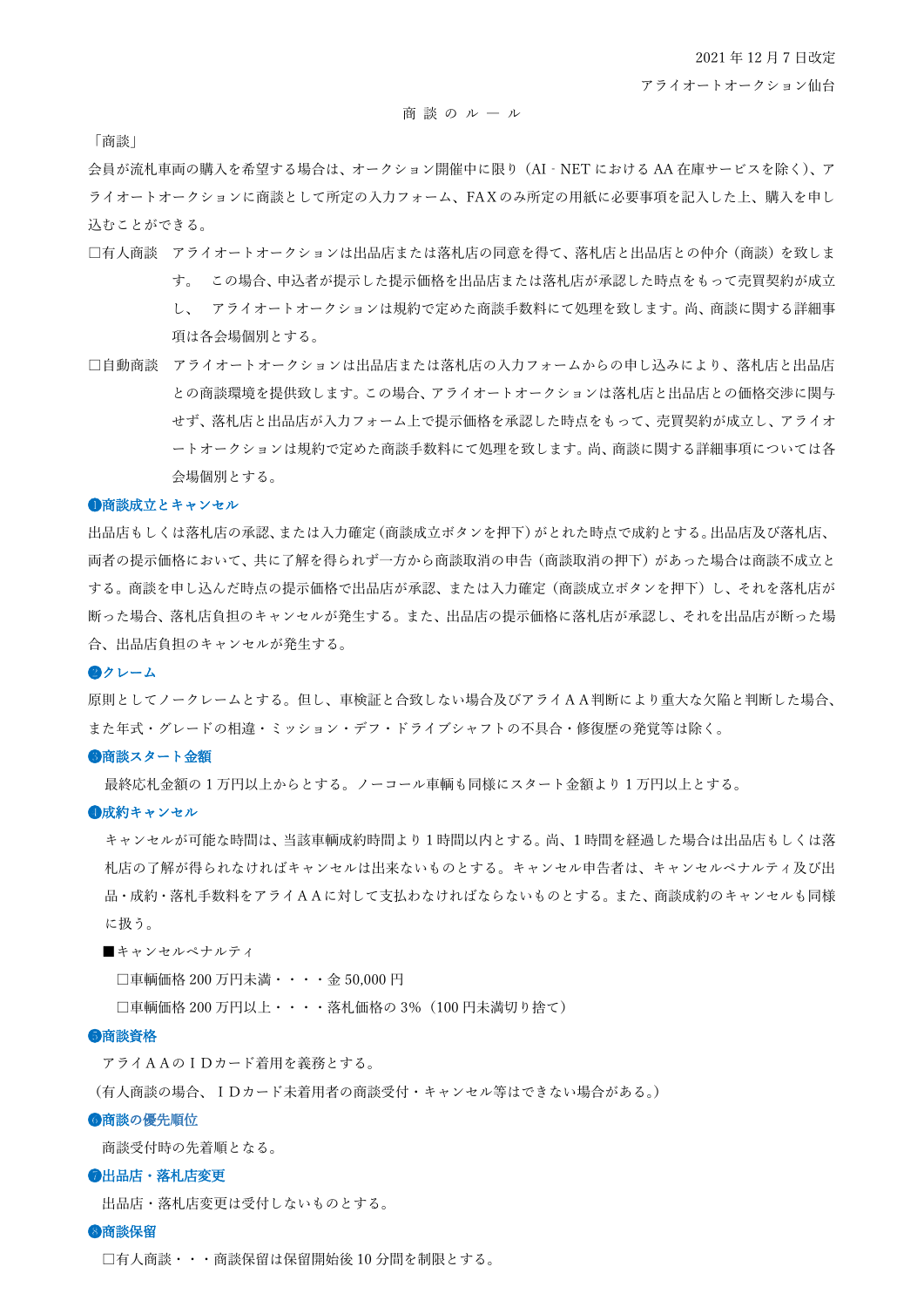□自動商談・・・商談保留は保留開始後 30 分間を制限時間とし、制限時間が過ぎた場合は商談不成立とする。

## ❾希望価格の問い合わせ

商談での希望金額を除き、出品店の希望金額の問い合わせは受付しないものとする。

### ❿商談手数料

規約に準ずる。 □自動商談 落札手数料+4,000 円(落札店負担) □有人商談(ライブ会員以外) 落札手数料+4,000 円(落札店負担) □有人商談(ライブプレミアム・レギュラー会員) 落札手数料+5,000 円(落札店負担)

## ⓫逆商談手数料

規約に準ずる。 □出品手数料・成約手数料 各+2,000 円(出品店負担)

自動商談フロー



荒井商事株式会社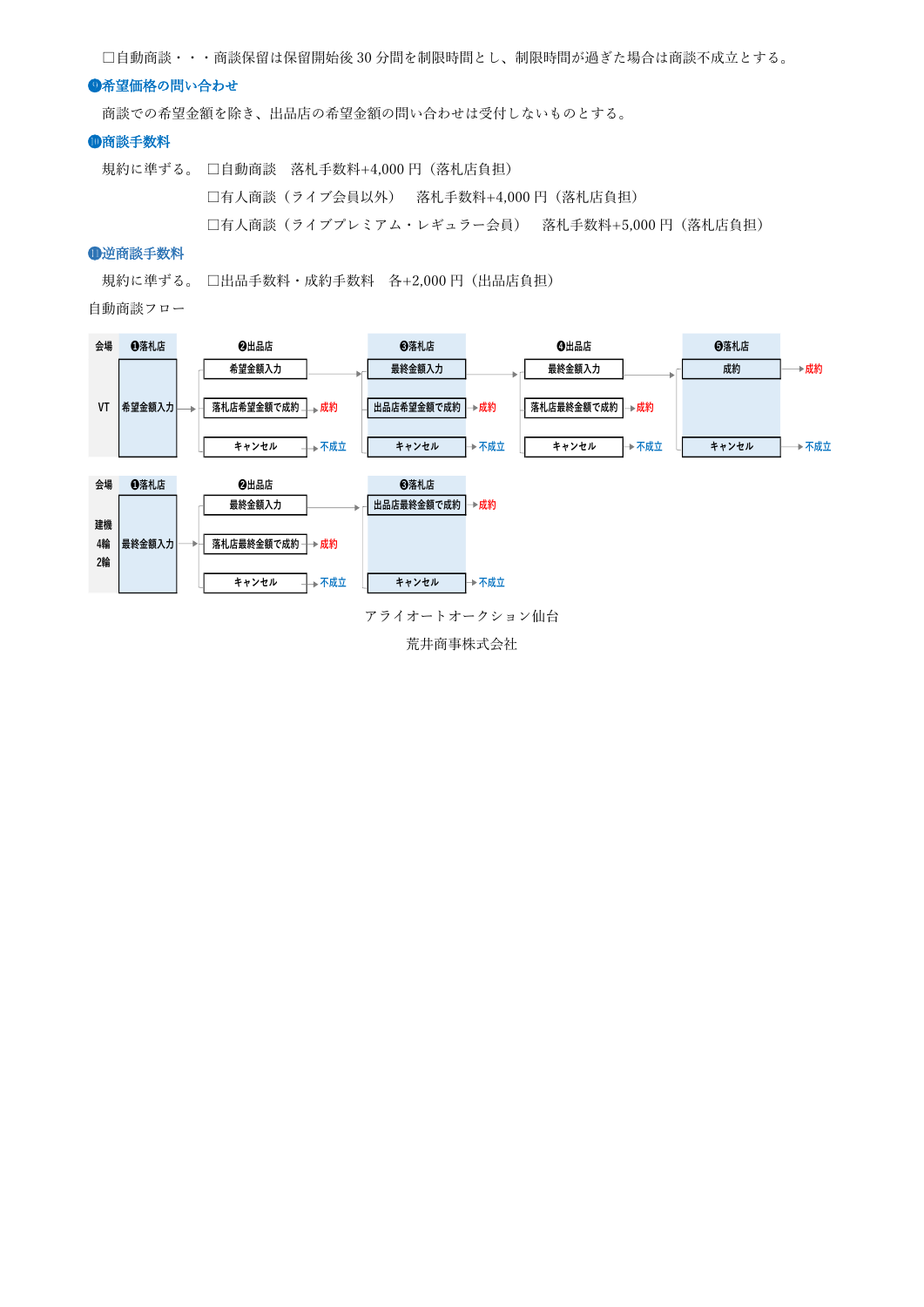Effective Date: December 7, 2021 Terms and Conditions for Unsold Vehicle Purchase Negotiation Service At Arai Auto Auction SENDAI

## 「NEGOTIATION SERVICE」

If a member wishes to purchase unsold vehicles, the request can be accepted only during the auction in progress. Submitting the negotiation form by send a fax to our office (NEGOTIATION AGENT SERVICE) or fill out the negotiation form on AI-NET system (AUTOMATED NEGOTIATION SERVICE). (except "AA Zaiko" service offering on our AI-NET system.)

### ◇「NEGOTIATION AGENT SERVICE」

Arai AA provides mediation for seller or buyer. Once(After?) the seller or buyer accepts the price offered by the person in opposite, the negotiation is considered to be succeeded and Arai AA will charge fees based on our terms and conditions. The terms and conditions of a regulations of negotiation depends on the auction house.

### ◇「AUTOMATED NEGOTIATION SERVICE」

Arai AA provides negotiate conditions for seller and buyer. In 「AUTOMATED NEGOTIATION SERVICE」, Arai AA will not take part in the price negotiation. The seller or buyer will negotiate on the "AI-NET service" by fill out the form, and finalized at submitted price, the negotiation is considered to be succeeded. Arai AA will charge fees based on our terms and conditions. The terms and conditions of a regulations of negotiation is depends on the auction house.

# ①COMPLETION AND CANCELLATION OF THE NEGOTIATION SERVICE

Once both seller and buyer agree on negotiated price, it will be considered as completion of negotiation. If seller and buyer could not meet with the agreeable price and either one of the party requests to withdraw the deal, then it consider as unsuccessful negotiation.

There will be cancellation fee applied to the buyer if buyer cancels the offer after seller agreed to sell at buyer's offered price. There will also be cancellation charge applied to the seller. If seller cancels the deal once buyer agrees to purchase at the seller's counter offer.

### ②ARBITRATION

No arbitration policy will be applied on all vehicles purchased through negotiation service except following conditions: discrepancy on documents, major defects recognized by Arai AA, inappropriate disclosure on year, grade, transmission, differential gear, drive shaft malfunction and repair history.

## ③NEGOTIATION OFFER STARTING PRICE

Negotiation starting price will be the highest bidding amount plus 10,000JPY. If there are no bid in the auction, the negotiation will starting by "starting price" plus 10,000JPY.

## ④CANCELLATION AFTER BID AWARDED AT AUCTION

If either buyer or seller wishes to cancel transaction on sold vehicle, the cancellation request can be accepted without obtaining other party's permission as long as request is made within one hour of period from bid awarded.

Any cancellation requests after one hour from bid awarded, a permission from other party must be obtained prior to process the cancellation.

All applicable auction fees and cancellation fee will be charged against to the party who requested cancellation,

Above terms and conditions will also applied to the cancellation on unsold vehicle purchase negotiation services.

■Cancellation fee

Sold amount less than 2,000,000JPY : 50,000JPY

Sold amount 2,000,000JPY or more : 3% of auction sold price(round off under 100JPY)

## ⑤QUALIFICATION FOR REQUESTING NEGOTIATION SERVICES